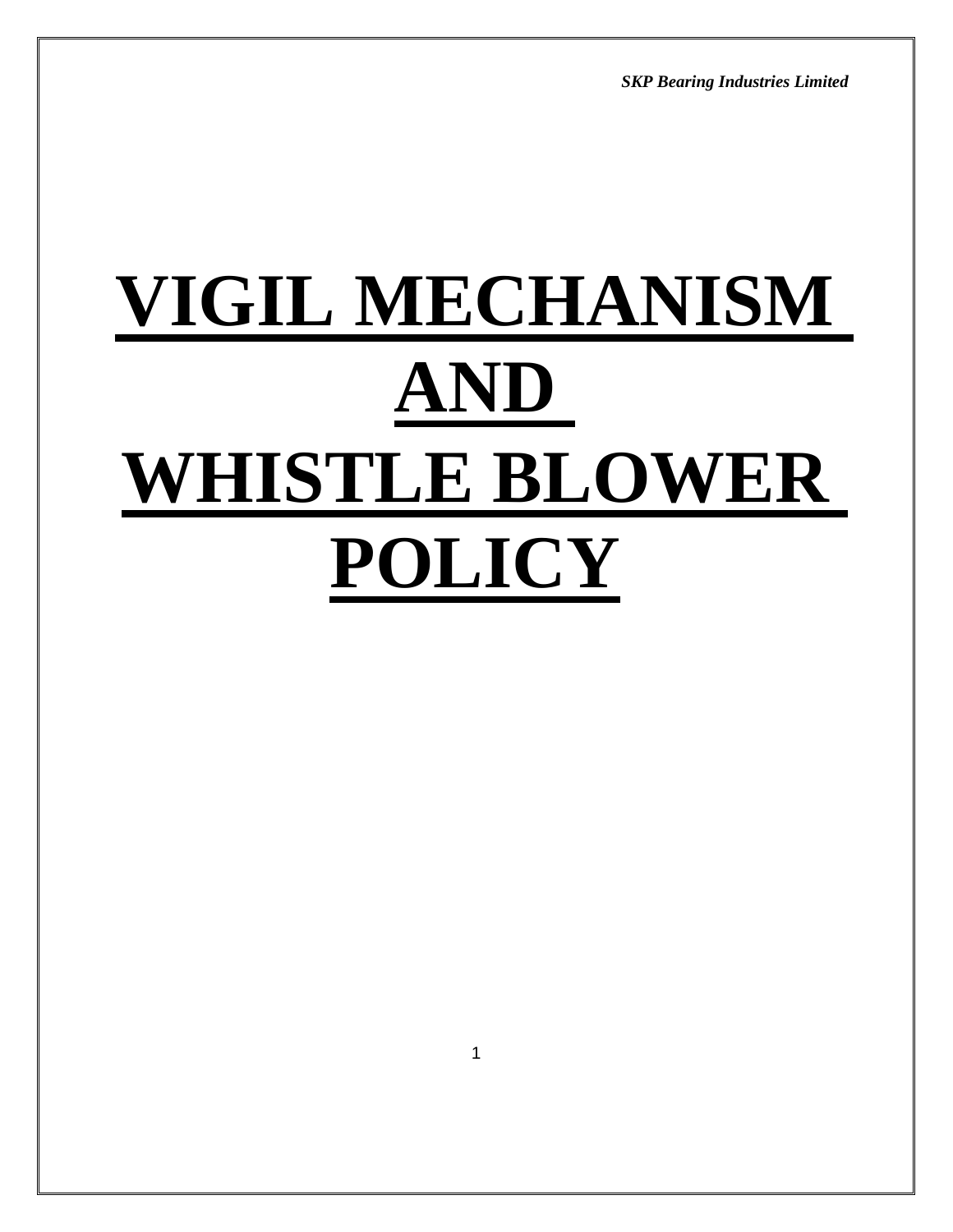#### **1) PREFACE**

- a) The Company believes in the conduct of the affairs of its constituents in a fair and transparent manner by adopting highest standards of professionalism, honesty, integrity and ethical behaviour.
- b) Towards this end, the Company has adopted the SKP Bearing Industries Limited Code of Business Conduct and Ethics called "Code of Conduct", which lays down the principles and standards that should govern the actions of the Company and its employees. Any actual or potential violation of the Code, howsoever insignificant or perceived as such, would be a matter of serious concern for the Company.
- c) Accordingly, this Whistle Blower Policy ("the Policy") has been formulated with a view to provide a mechanism for employees of the Company to approach the Audit Committee of the Company and protected disclosure to the management instances of unethical behavior, actual or suspected fraud or violation of the Code of Conduct.
- d) Vigil Mechanism shall provide for adequate safeguards against victimization of persons who use such mechanism and also make provision for direct access to the **Chairman of the Audit Committee** in appropriate and exceptional cases.
- e) Accordingly, the Company being a Listed entity proposes to establish a Vigil Mechanism (Whistle Blower Policy).
- f) The Policy provides a framework to promote responsible and secure whistle blowing. It protects the Whistle Blower wishing to raise a concern about serious irregularities within the Company.
- g) The Policy neither releases Whistle Blowers from their duty of confidentiality in the course of their work, nor is it to be misused to surface a grievance about a personnel work-related situation.

## **2) APPLICABILITY**

This Policy is applicable to all Directors, Employees and other persons dealing with the Company.

The Protected Disclosure may be areas of concern in respect of the Company covered by this Policy and summarized in paragraph 5.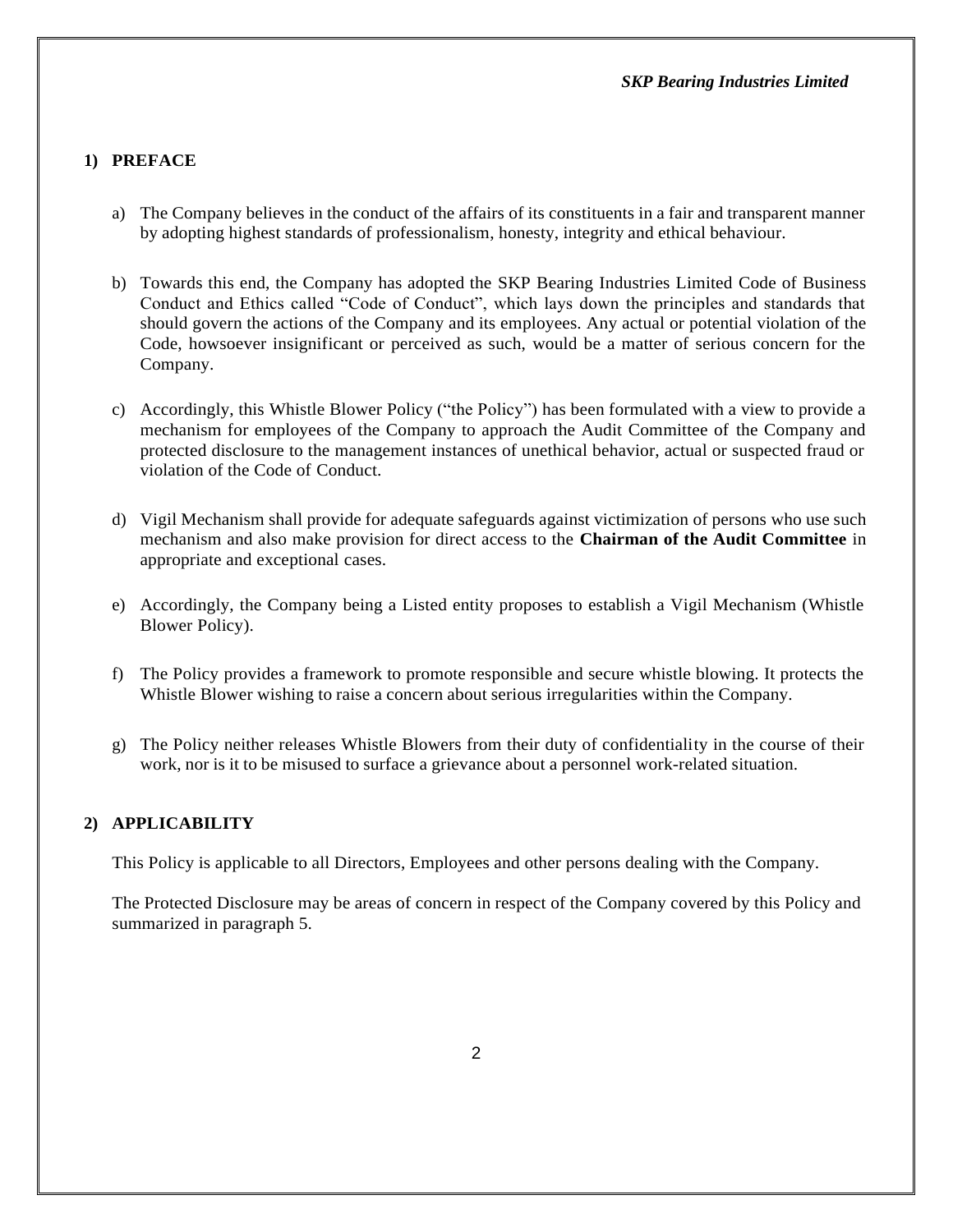# **3) DEFINITIONS**

- $\triangleright$  "Disciplinary Action" means any action that can be taken on the completion of / during the investigation proceedings, including but not limited to, a warning, recovery of financial losses incurred by the Company, suspension/ dismissal from the services of the Company or any such action as is deemed to be fit considering the gravity of the matter.
- "Employee" means every employee of the Company including the Directors in the whole time employment of the Company.
- > "Protected Disclosure" means a concern raised by a written communication made in good faith that discloses or demonstrates information that may evidence unethical or improper activity (as described more particularly in Clause 5) with respect to the Company. Protected Disclosures should be factual and not speculative or in the nature of an interpretations/conclusion, and should contain as much specific information as possible to allow for proper assessment of the nature and extent of the concern and the urgency of a preliminary investigative procedure.
- "Subject" means a person against or in relation to whom a Protected Disclosure is made or evidence gathered during the course of an investigation.
- "Whistle Blower" means an Employee who makes a Protected Disclosure under this Policy.

## **4) THE GUIDING PRINCIPLES**

The Company, as a policy, condemns any kind of discrimination, harassment, victimization or any other unfair employment practice being adopted against Whistle Blower. The Company will:

- $\triangleright$  Ensure that the Whistle Blower and/or the person processing the Protected Disclosure is/are not victimized for doing so;
- $\triangleright$  Treat victimization of Whistle Blower as a serious matter including initiating Disciplinary Action against person(s) causing or allowing victimization of Whistle Blower;
- $\triangleright$  Ensure complete confidentiality of identity of Whistle Blower;
- $\triangleright$  Not attempt to conceal evidence of the Protected Disclosure;
- Take Disciplinary Action for event covered under this Policy (as mentioned in Clause 5) or upon victimizing Whistle Blower or any person processing the Protected Disclosure or if any one destroys or conceals evidence of the Protected Disclosure made/to be made;
- $\triangleright$  Provide an opportunity of being heard to the persons involved especially to the Subject.

## **5) COVERAGE OF POLICY**

The Policy covers malpractices and events which have taken place/ suspected to take place involving:

- $\triangleright$  An abuse of authority;
- $\triangleright$  Breach of employment contract;
- $\triangleright$  Manipulation of company data/records;
- $\triangleright$  Financial or compliance irregularities, including fraud, or suspected fraud;
- $\triangleright$  Criminal offence having repercussions on the company or its reputation;
- $\triangleright$  Pilferation of confidential/proprietary information;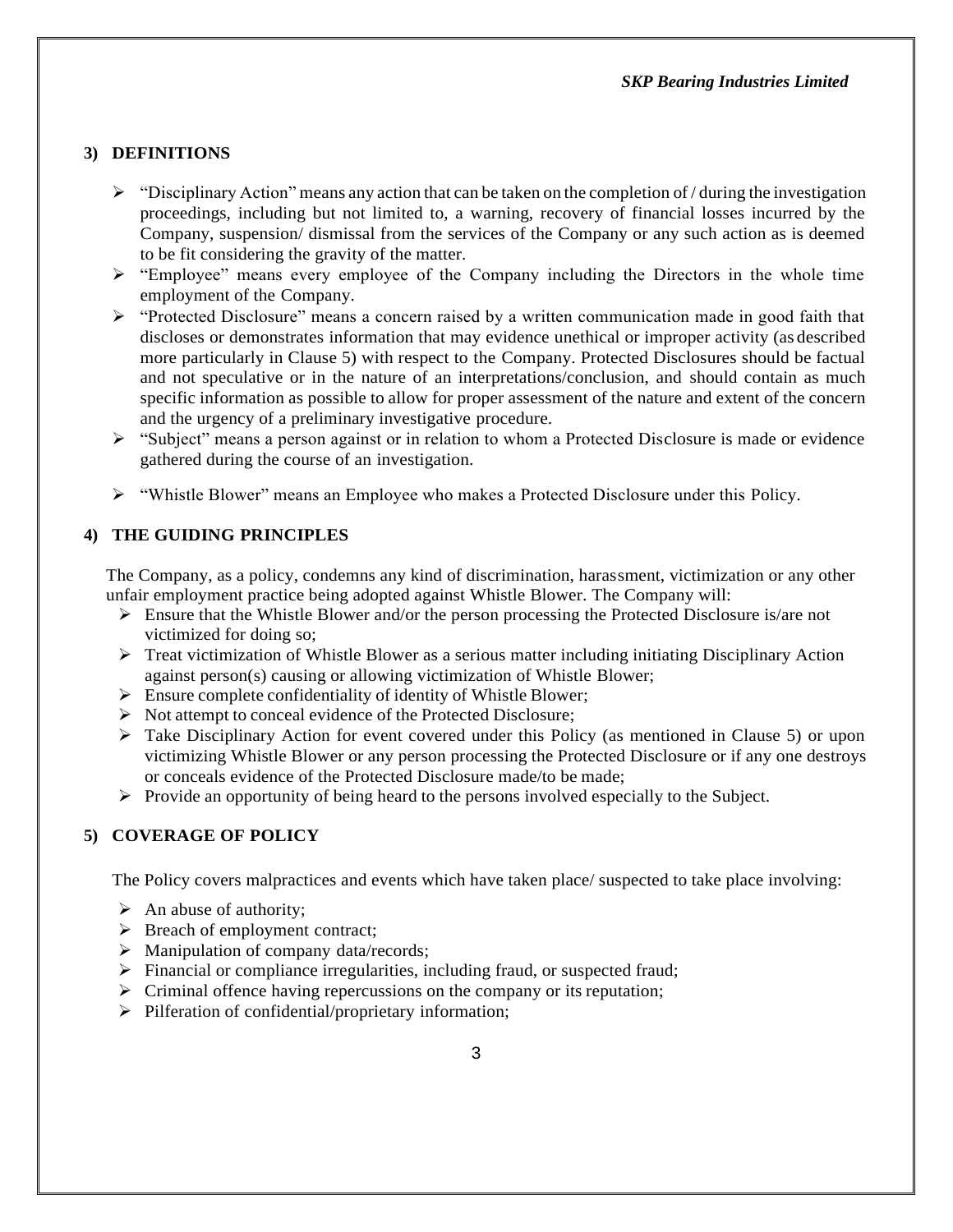- $\triangleright$  Deliberate violation of law/regulation;
- $\triangleright$  Misappropriation or misuse of Company funds/assets;
- Breach of Code of Conduct;
- $\triangleright$  An act of discrimination or sexual harassment;
- $\triangleright$  Any other unethical, imprudent deed/behaviour

#### **The above list is only illustrative and should not be considered as exhaustive.**

Policy should not be used as a route for raising malicious or unfounded allegations against colleagues.

#### **6) PROTECTION**

- $\triangleright$  No unfair treatment will be meted out to a Whistle Blower by virtue of his/ her having reported a Protected Disclosure under this Policy. The Audit Committee would be authorised to take steps to minimize difficulties, which the Whistle Blower may experience as a result of making the Protected Disclosure.
- $\triangleright$  The identity of the Whistle Blower shall be kept confidential and shall be disclosed only on need to know basis.
- $\triangleright$  Any other Employee assisting in the said investigation or furnishing evidence shall also be protected to the same extent as the Whistle Blower.
- $\triangleright$  Protection to Whistle Blower under this Policy shall be available provided that Protected Disclosure is:
	- made in good faith;
	- the Whistle Blower has reasonable information or documents in support thereof; and
	- not for personal gain or animosity against the Subject.
- $\triangleright$  Whistle Blowers, who make any Protected Disclosures, which have been subsequently found to be mala fide, frivolous or malicious shall be liable to Disciplinary Action as may decide by the Audit Committee under this Policy.
- $\triangleright$  Protection under this Policy would not mean protection from disciplinary action arising out of false or bogus allegations made by a Whistle Blower knowing it to be false or bogus or with a mala fide intention.
- $\triangleright$  In respect of such Whistle Blowers, the Audit Committee would reserve its right to take/recommend appropriate disciplinary action.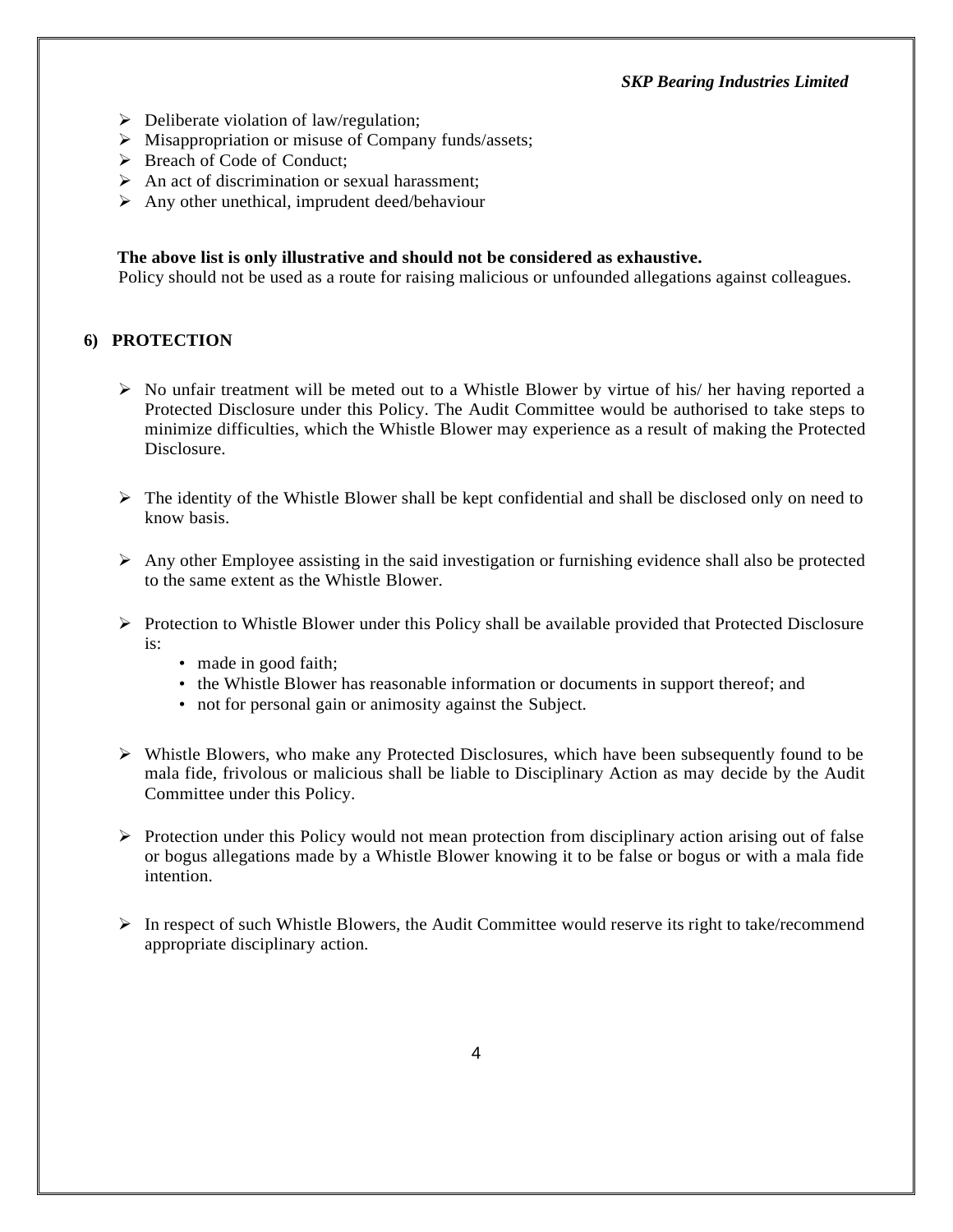# **7) PROTECTED DISCLOSURE**

 All Protected Disclosures should be addressed to Company Secretary & Compliance Officer. The contact details are as under:

## **The Company Secretary & Compliance Officer**

## **SKP BEARING INDUSTRIES LIMITED**

Survey no.2127 Mulchand Road, Wadhwan- 363030, Surendranagar, Gujarat, India **Tel. No**+91-93743 26394

**E-mail**: [skpbearings@gmail.com](mailto:skpbearings@gmail.com)

**Website**:<https://www.skpbearings.com/>

- $\triangleright$  Protected Disclosures should be reported in writing so as to ensure a clear understanding of the issues raised and should either be typed or written in a legible handwriting.
- $\triangleright$  The Protected Disclosure should be forwarded under a covering letter which shall bear the identity of the Whistle Blower. Anonymous disclosures may not be entertained.

## **8) INVESTIGATION**

- $\triangleright$  On receipt of Protected Disclosure, the Audit Committee shall appropriately and expeditiously investigate all whistle blower reports received. In this regard, the Audit Committee may perform all such acts as it may deem fit at its sole discretion. The investigation shall be completed normally within 30 days of the receipt of the Protected Disclosure.
- $\triangleright$  The Audit Committee shall have right to outline a detailed procedure for an investigation and may delegate such powers and authorities, as it may deem fit to any officer of the Company for carrying out any investigation.
- $\triangleright$  The identity of a Subject will be kept confidential to the extent possible given the legitimate needs of law and the investigation.
- $\triangleright$  Subjects will normally be informed of the allegations at the outset of a formal investigation and have opportunities for providing their inputs during the investigation.